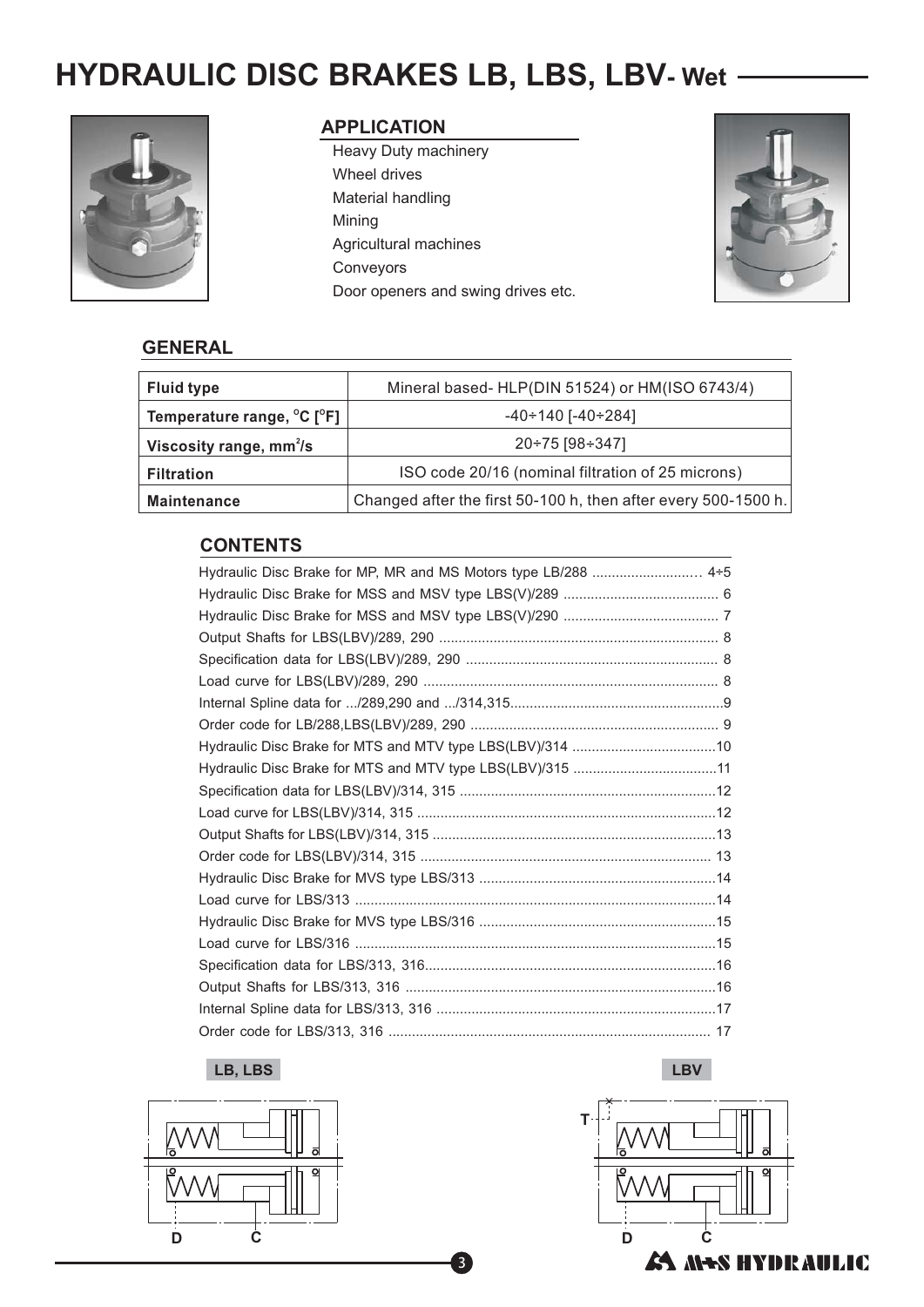

1000

0

150 125 100 75

## **HYDRAULIC DISC BRAKES FOR FLANGE ATTACHMENT TO MVS HYDRAULIC MOTORS**



14

50 25 0 -25 -50 -75 -100 -125 mm

2000

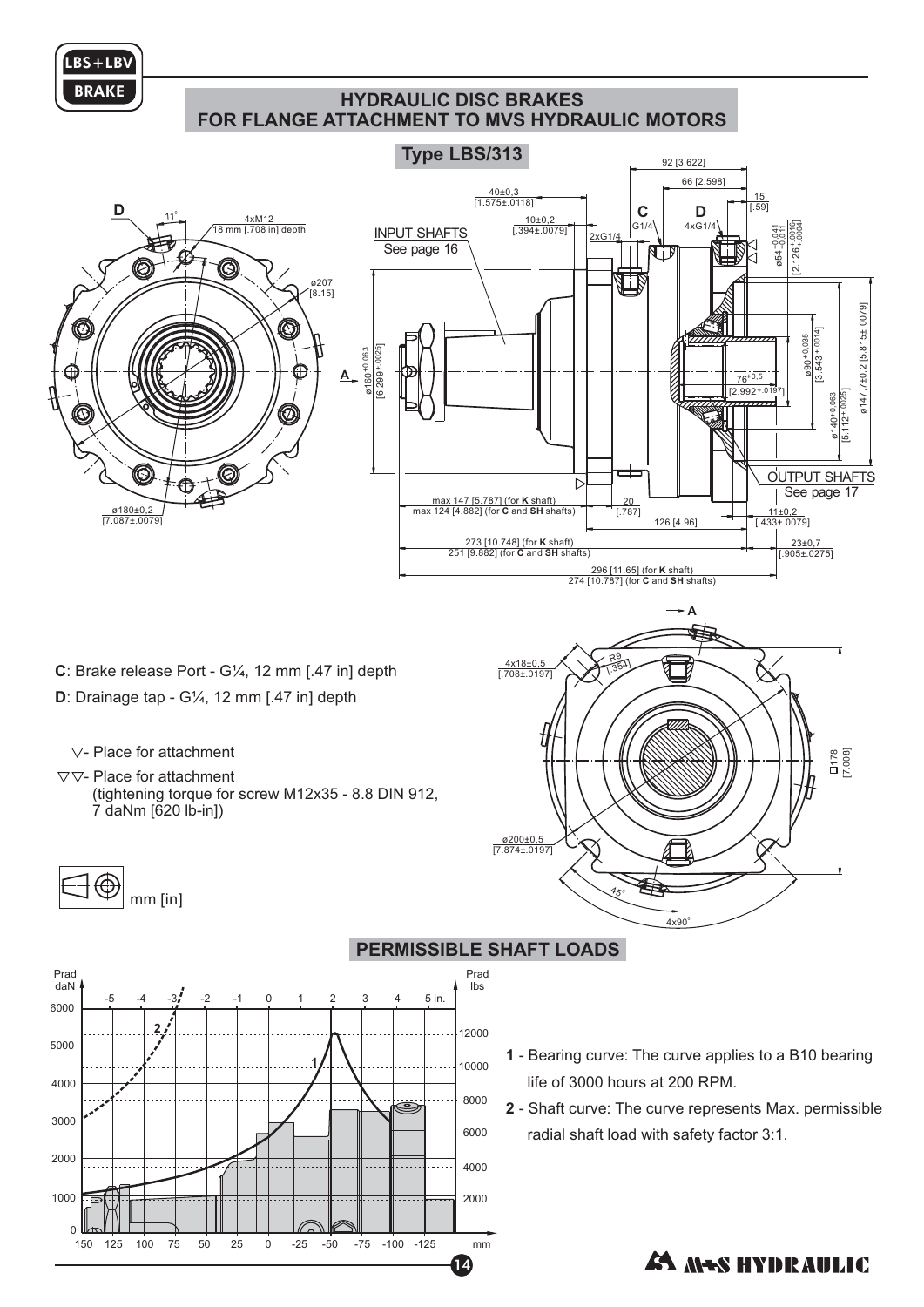

## HYDRAULIC DISC BRAKES FOR FLANGE ATTACHMENT TO MVS HYDRAULIC MOTORS

## **Type LBS/316**



4xø18±0,5 [.708±.0197]

- **C** : Brake release Port G¼, 12 mm [.47 in] depth
- **D** : Drainage tap G¼, 12 mm [.47 in] depth
	- $\nabla$  Place for attachment
- $\nabla \nabla$  Place for attachment (tightening torque for screw M12x35 - 8.8 DIN 912, 7 daNm [620 lb-in])



## **PERMISSIBLE SHAFT LOADS**



**1** - Bearing curve: The curve applies to a B10 bearing life of 3000 hours at 200 RPM.

 $25$ 

ø224 [8.818]

ČЗ

 $\oslash$ 

**2** - Shaft curve: The curve represents Max. permissible radial shaft load with safety factor 3:1.

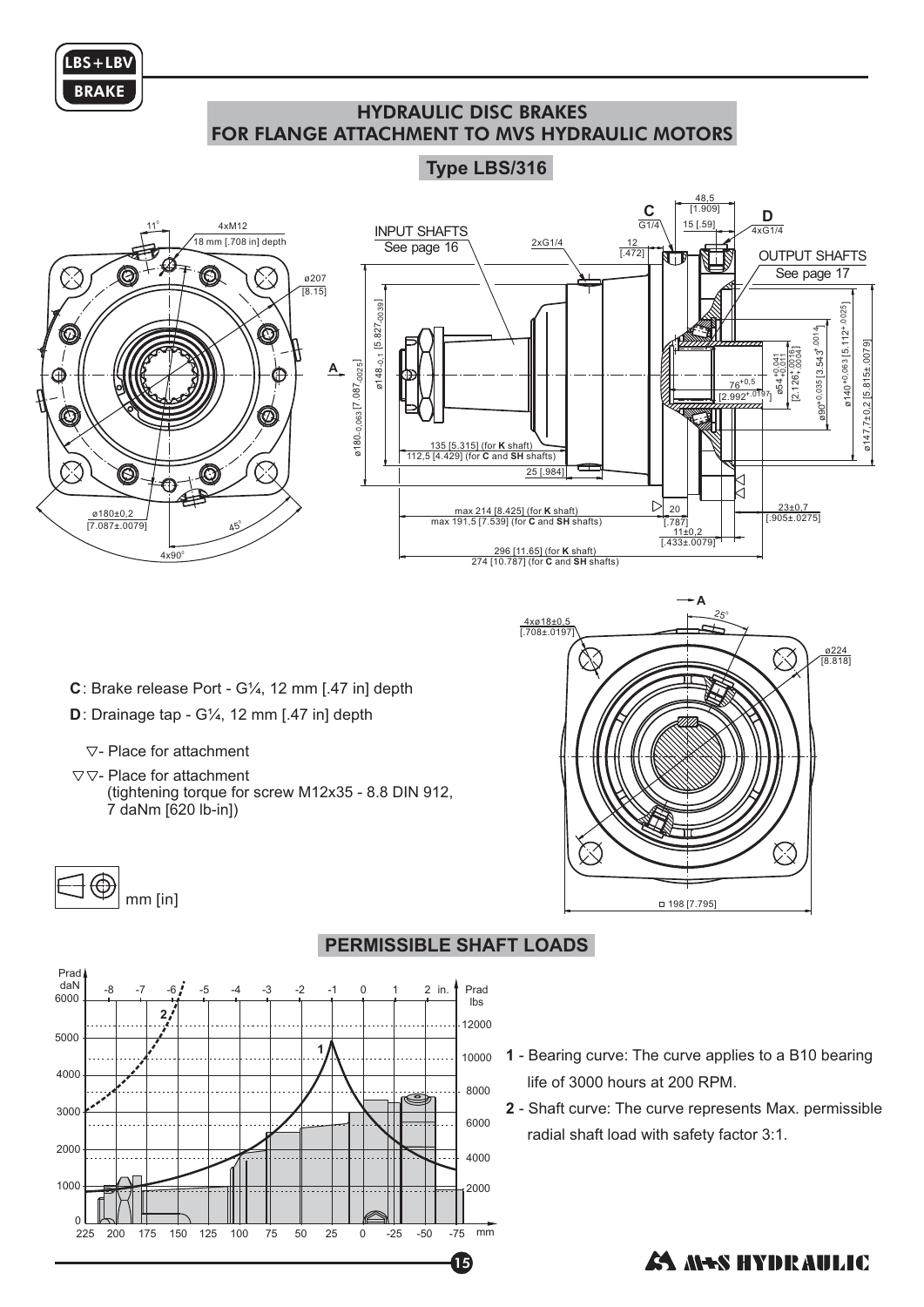# **SPECIFICATION DATA**

| Description LBS/313,316                        | 21                 | 29          | 43            | 65            | 85            | 110           | 130                                     |
|------------------------------------------------|--------------------|-------------|---------------|---------------|---------------|---------------|-----------------------------------------|
| *Min. Static Torque,                           | $18 - 23$          | 28-33       | 42-47         | 61-71         | 83-94         | 108-118       | 127-137                                 |
| daNm [lb-in]                                   | [1593-2036]        | [2478-2921] | [3717-4160]   | [5399-6285]   |               |               | [7346-8320] [[9559-10444] [11240-12125] |
| $min**$<br><b>Opening Pressure</b>             | $4 - 5$            | $6 - 7$     | $9 - 10$      | $13 - 15$     | $18 - 20$     | $23 - 25$     | $27 - 29$                               |
| bar [PSI]                                      | $[58-72]$          | $[87-101]$  | $[130 - 145]$ | $[188 - 217]$ | $[261 - 290]$ | $[333 - 362]$ | $[391 - 420]$                           |
| max                                            | 300 [4350]         |             |               |               |               |               |                                         |
| Min. oil quantity for brake                    | $8 \div 9$         |             |               |               |               |               |                                         |
| $cm3$ [in <sup>3</sup> ]<br>releasing          | $[.488 \div .549]$ |             |               |               |               |               |                                         |
| $\text{cm}^3$ [in <sup>3</sup> ]<br>Oil volume | 250 [15.25]        |             |               |               |               |               |                                         |
| Max. Pressure<br>in drain                      |                    |             |               |               |               |               |                                         |
| bar [PSI]<br>space                             | 5 [72]             |             |               |               |               |               |                                         |
| Weight for /313<br>kg [lb]                     | $25$ [55.1]        |             |               |               |               |               |                                         |
| $-.7316$                                       | 26 [57.3]          |             |               |               |               |               |                                         |

\*Static torque is obtained at working pressure - 0 bar.

\*\* The indicated value is a difference between the inlet pressure for driving of the brake and the drain pressure.

Brakes must always have a drain line

## **SHAFT EXTENSIONS**

**C** - ø50 straight, Parallel key A14x9x70 DIN 6885

**SH**  $-$ *ø*2<sup>1</sup>/8" splined, 16 DP 8/16 ANS B92.1-1976





**K** -tapered 1:10, Parallel key B16x10x32 DIN 6885



16